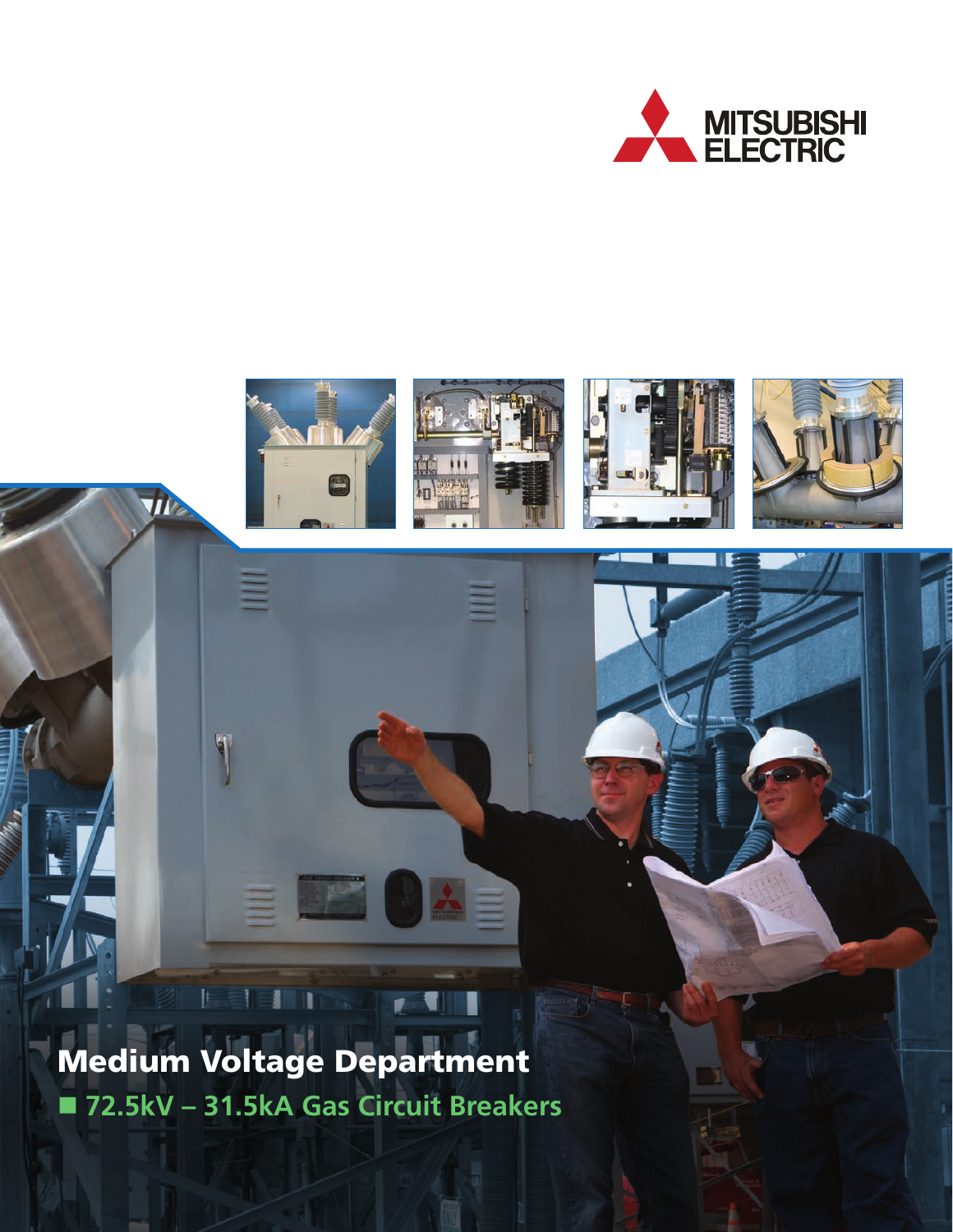# **Model # 70SFMT-32F**





## **Mitsubishi Electric Design Quality**

- SST Ground Pads
- Galvanized Frame (Adjustable Leg Option)
- Aluminum Tanks
- Slip-Over BCTs
- Protected Linkage and Gas System (Inside Cabinet)
- Optional Composite Bushings
- Meets ANSI and IEC Standards
- Short Lead Time

## **Mitsubishi Electric Technology**

- True Puffer Interrupter
- Fifteen Minute Contact Inspection / Change-Out
- Two-Part Gas Sealing System: EPR O-Rings at all Static Joints, RTV to Seal-Out the External Environment
- Totally-Enclosed Gas Handling System
- • Minimal Connection Interfaces

## **The BH-3 Mechanism**

- Helical Spring Open / Close
- Three-Cycle Interruption
- Universal Motor
- Dual Trip Coils Available
- 20a, 20b, Auxiliary Switches
- Two Grease Points Every Six Years
- 10,000 Mechanical Operations







- Totally-Enclosed Gas System 1 and Operating Linkage
- 2) Slip-Over BCTs
- 3) Superior Mitsubishi Contacts and Puffer Design (Inspect / Change Contacts with Bushings in Place)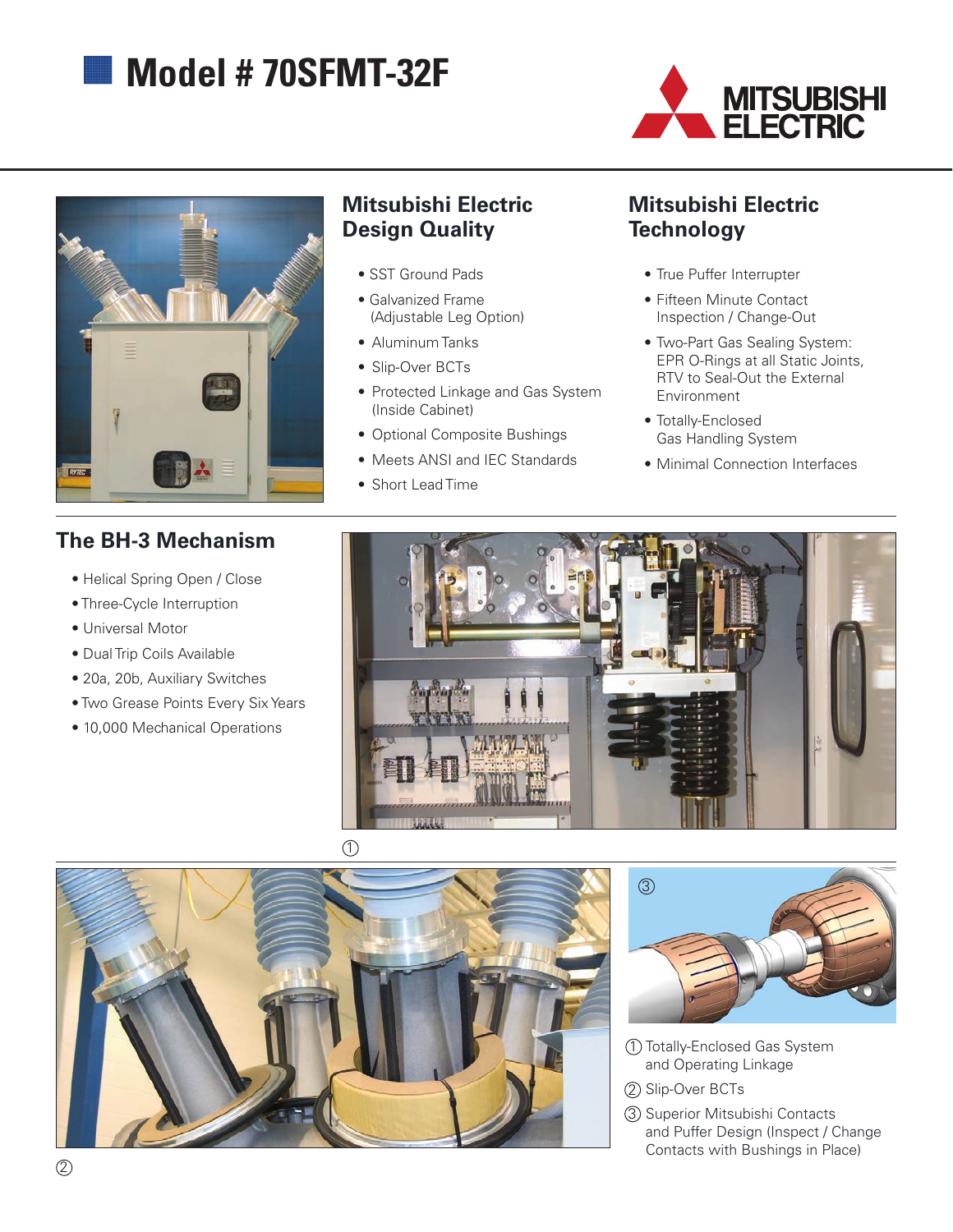# **Technical Specifications**



#### **Description Ratings Description Ratings**  Breaker Type **70SFMT-32F** Close and Latch Capabilities 60kA RMS; 85kA Crest Maximum Voltage **72.5kV** Rapid Duty Cycle **CO-0.3s-CO-15sec-CO-50sec-CO-**50sec-CO-50sec-CO-50sec-CO-50sec-CO-50sec-CO Nominal Voltage **34.5kV** - 69kV **Opening Time** 28 ms (1.7 Cycles) Full-Load Current 1,200A, 2,000A, 2,000A Closing Time 100 ms (6.0 Cycles) Short-Circuit Current 31.5kA Interrupting and Reclosing Time 333 ms (20.0 Cycles) Interrupting Time **3 Cycles** 3 Cycles **Gas Pressure** 71psig (5kg/cm<sup>2</sup>) @ 68°F Frequency 60Hz 60Hz Rated Altitude 1,000 m (3,300 ft.) Full-Wave Withstand 350kV BIL 35°C (105 to -31°F) 350kV BIL Temperature Range (Standard) 40°C to -35°C (105 to -31°F) Bushing Creep (Standard) 1,315 mm (51.55 in.) Minimum Temperature with Heaters -50°C (-58°F) Low Frequency Withstand 160kV **Seismic Level** Seismic Level **IEEE 693** (1997) Permissible Trip Delay 2 Seconds Ratings (Tested to ANSI / IEEE & IEC Standards or Higher)

#### Specifications

| Total Weight - 2,220kg (4,885 lb.)                                               | Dynamic Loading                     |
|----------------------------------------------------------------------------------|-------------------------------------|
| SF6 Gas Weight - 12.7kg (28 lb.)                                                 | Horizontal - 2,205 lb. (1,000kg)    |
| Rated Pressure - 5kg/cm <sup>2</sup> (71 psig) (490 kPag)                        | Vertical Up - 2,205 lb. (1,000kg)   |
| Insulator                                                                        | Vertical Down - 3,970 lb. (1,800kg) |
| Type - Gas-Filled                                                                |                                     |
| Standard Creep - 1,315 mm (51.77 in.) (Optional High Creep Available)            |                                     |
| <b>Surface Treatments</b>                                                        |                                     |
| <b>Frame - Hot Dip Galvanized Steel</b>                                          |                                     |
| Control Housing - ANSI 70 Light Gray, Painted Steel (Galvanized or SST Optional) |                                     |
| SF6 Tanks - Unfinished Aluminum                                                  |                                     |
| Porcelain - Glaze, ANSI 70                                                       |                                     |